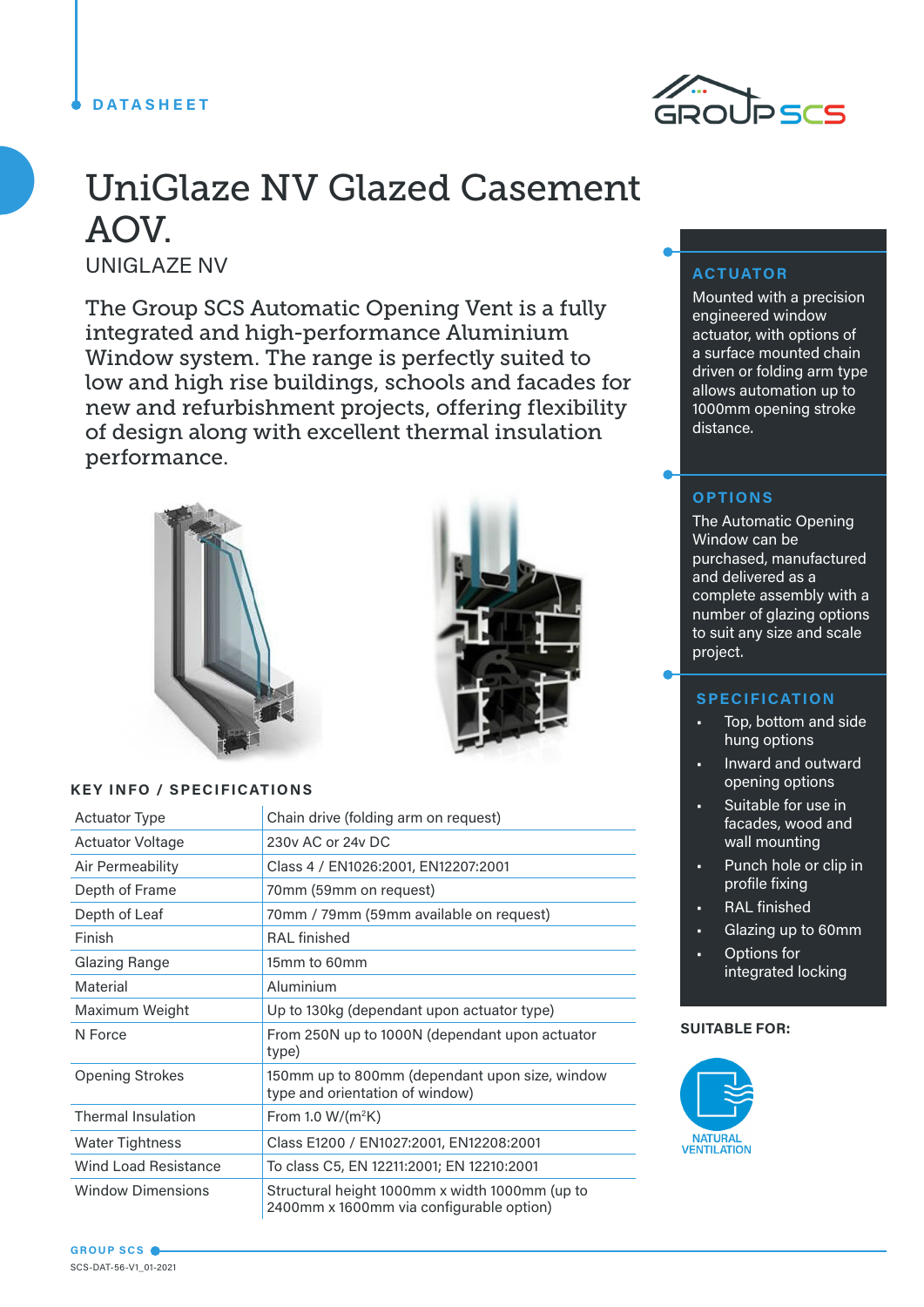





**GROUP SCS** SCS-DAT-56-V1\_01-2021